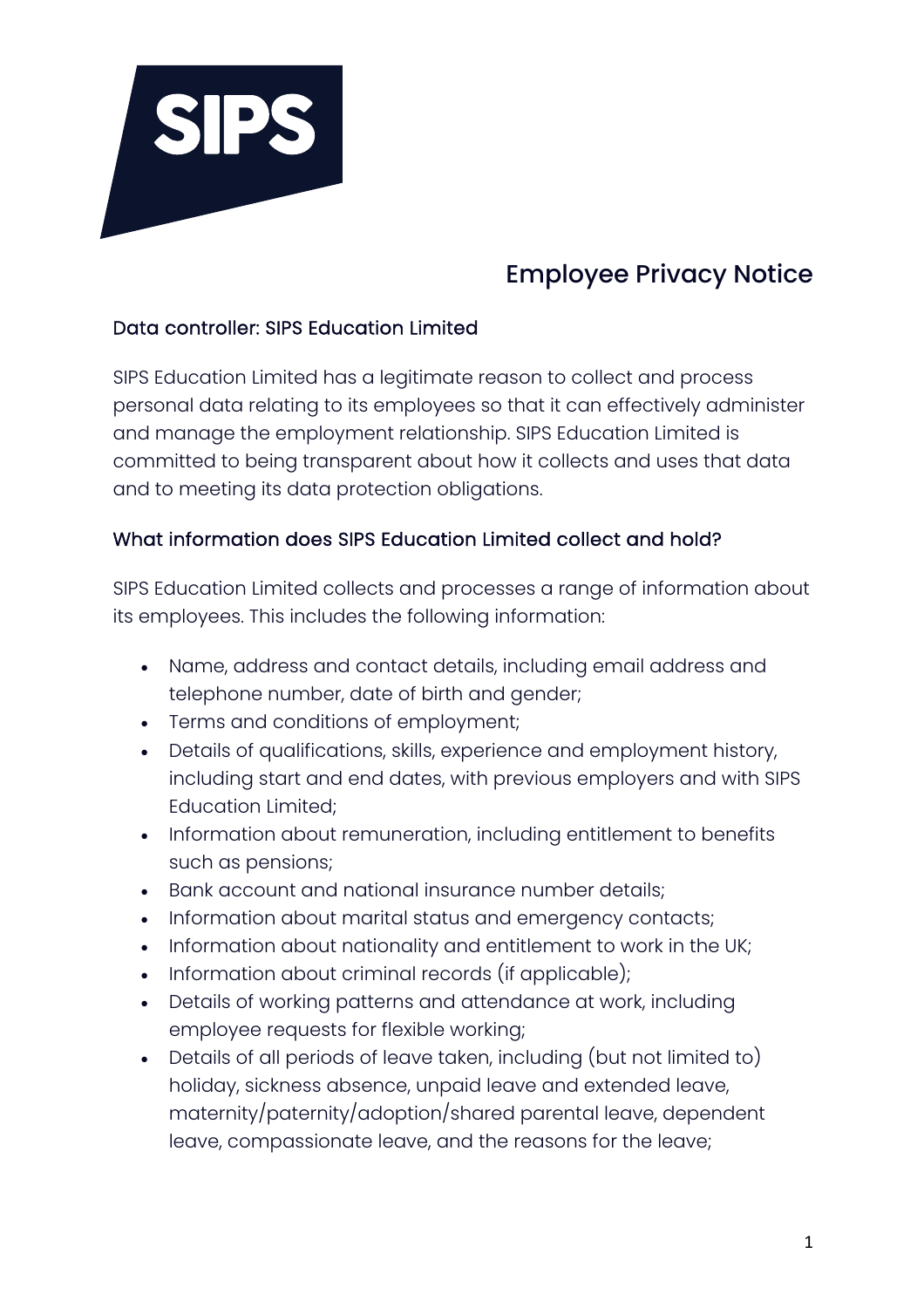

- Details of any formal disciplinary or grievance procedures in which employees have been involved, including any warnings issued and related correspondence;
- Assessments of employee performance, including appraisals, performance reviews and ratings, probation reviews; performance improvement plans and related correspondence;
- Information about medical or health conditions, including whether or not employees have a disability for which SIPS Education Limited needs to make reasonable adjustments;
- Information relating to employees' health and safety at work;
- Equal opportunities monitoring information including information about employees' ethnic origin, sexual orientation, and religion or belief.

SIPS Education Limited may collect this information in a variety of ways. For example, data might be collected through application forms, obtained from passports or other identity documents such as driving licences; from forms completed by employees at the start of or during employment; from correspondence with employees; or through interviews, meetings or other assessments.

In some cases, SIPS Education Limited may collect personal data about its employees from third parties, such as references supplied by former employers, information from employment background check providers, information from credit reference agencies and information from criminal records checks permitted by law. In most cases, SIPS Education Limited will only seek information from third parties with the prior consent of the employee(s) in question.

#### Why does SIPS Education Limited process personal data?

SIPS Education Limited needs to process personal data to enter into an employment contract with its employees and to meet its obligations under employee employment contracts. For example, SIPS Education Limited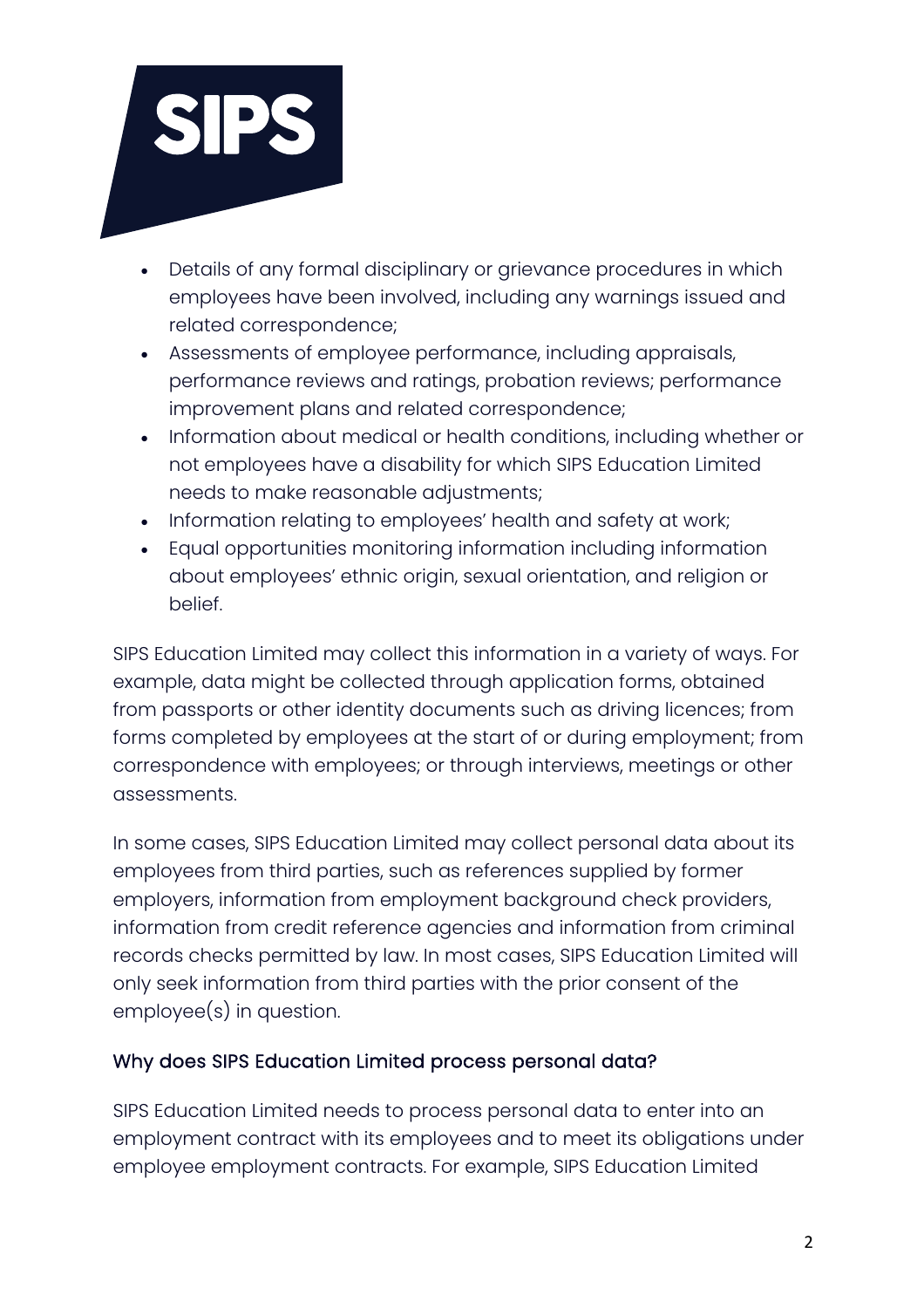

needs to process employee personal data to provide an employment contract, to pay an employee in accordance with their employment contract and to administer entitlements such as pension benefits.

In some cases, SIPS Education Limited needs to process data to ensure that it is complying with its legal obligations. For example, it is required to check an employee's entitlement to work in the UK, to deduct tax, to comply with health and safety laws and to enable employees to take periods of leave to which they are entitled.

SIPS Education Limited also has a legitimate interest in processing personal data before, during and after the end of the employment relationship. Processing employee data allows SIPS Education Limited to:

- Run recruitment and promotion processes;
- Maintain accurate and up-to-date employment records and contact details (including details of who to contact in the event of an emergency), and records of employee contractual and statutory rights;
- Operate and keep a record of disciplinary and grievance processes, to ensure acceptable conduct within the workplace;
- Operate and keep a record of employee performance and related processes, to plan for career development, and for succession planning and workforce management purposes;
- Operate and keep a record of absence and absence management procedures, to allow effective workforce management and ensure that employees are receiving the pay or other benefits to which they are entitled;
- Obtain occupational health advice, to ensure that SIPS Education Limited complies with duties in relation to individuals with disabilities, meet its obligations under health and safety law, and ensures that employees are receiving the pay or other benefits to which they are entitled;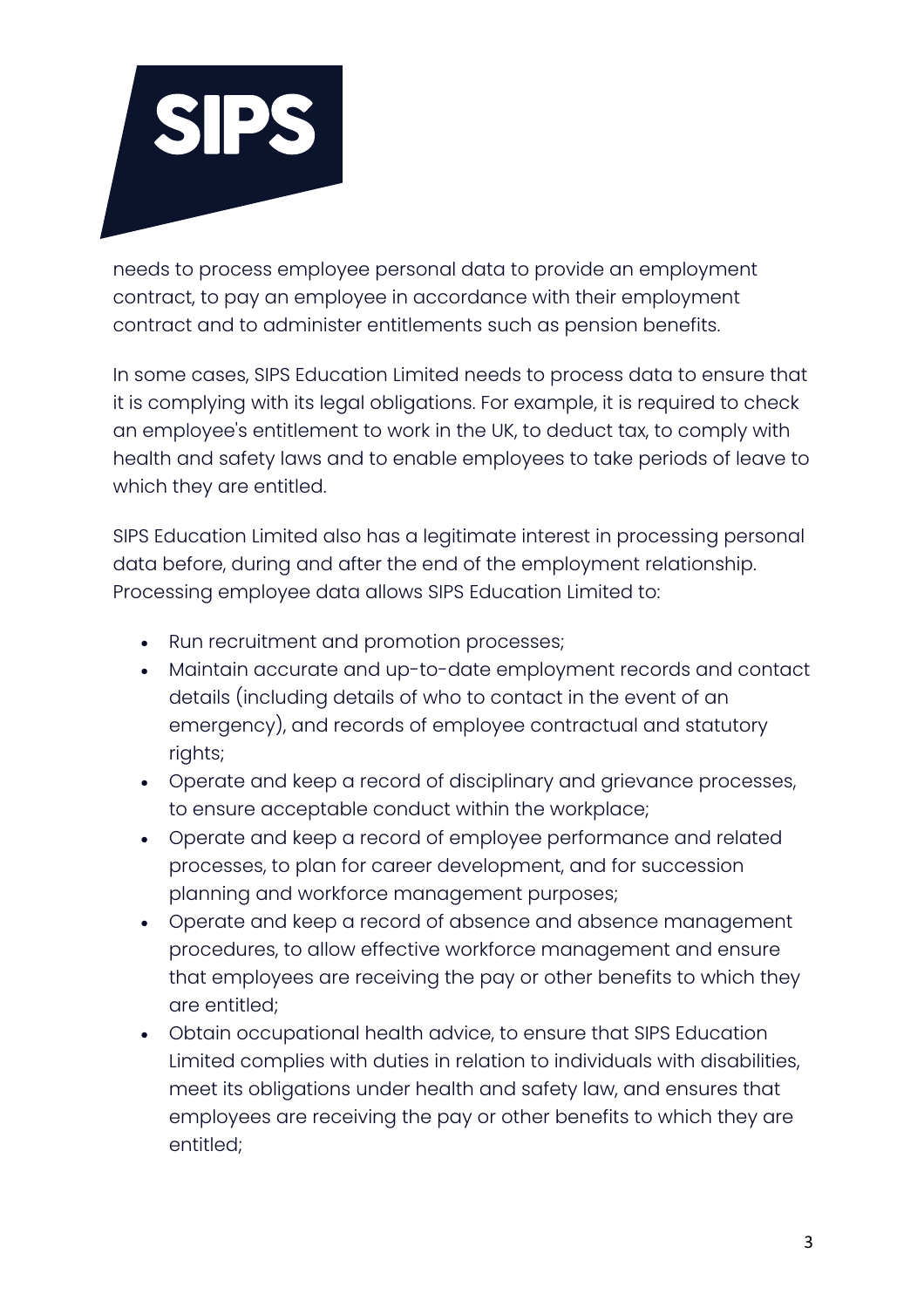

- Operate and keep a record of other types of leave (including maternity, paternity, adoption, parental and shared parental leave), to allow effective workforce management, to ensure that SIPS Education Limited complies with duties in relation to leave entitlement, and to ensure that employees are receiving the pay or other benefits to which they are entitled;
- Ensure effective general HR and business administration;
- Provide references on request for current or former employees; and
- Respond to and defend against legal claims.
- Fulfil any statutory reporting obligations.

Some special categories of personal data, such as information about health or medical conditions, are processed to carry out employment law obligations (such as those in relation to employees with disabilities). Where SIPS Education Limited processes other special categories of personal data, such as information about ethnic origin, sexual orientation or religion or belief, this is for the purposes of equal opportunities monitoring. Data that SIPS Education Limited uses for these purposes is anonymised or is collected with the express consent of employees, which can be withdrawn at any time. Employees are entirely free to decide whether to provide such data and there are no consequences of deciding against this.

# SIPS Education Ltd process this information under Article 6 and 9 of the General Data Protection Regulations as follows:

Article 6 on the basis of:

- Consent: where you have given SIPS Education clear consent to process your personal data for a specific purpose
- Contract: the processing is necessary for a contract you have with SIPS Education Ltd
- Legal obligation: the processing is necessary for SIPS Education Ltd to comply with the law
- Vital interests: the processing is necessary to protect someone's life.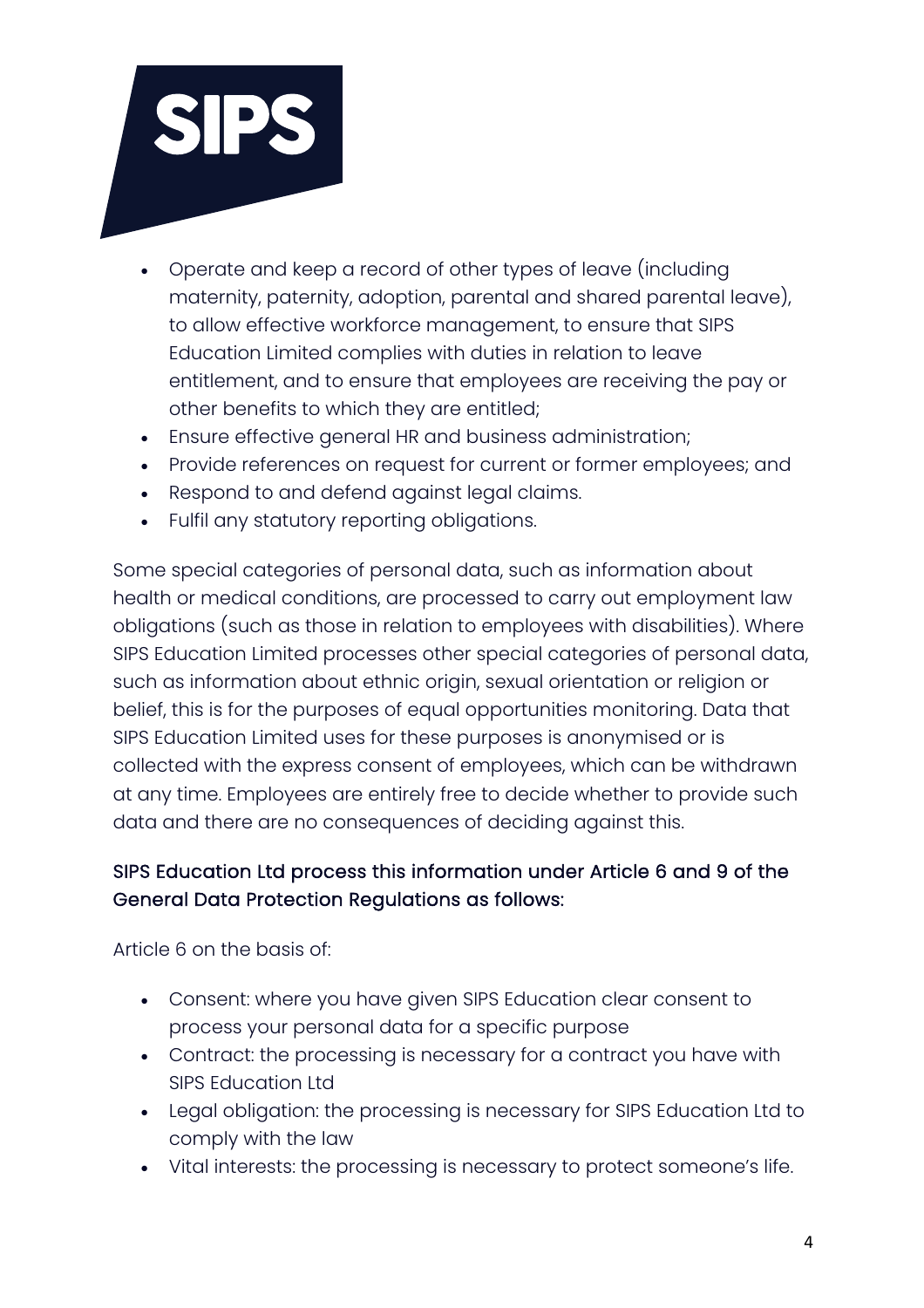

Article 9 in the case of sensitive data on the basis of:

- Where you have given your explicit consent to the processing of personal data for one or more specified purposes
- processing is necessary for the purposes of carrying out the obligations and exercising specific rights of the controller or of the data subject in the field of employment and social security and social protection law
- processing is necessary for the purposes of preventive or occupational medicine, for the assessment of the working capacity of the employee.

# Who has access to data?

Employee information may be shared internally, including with members of the HR team, , Health & Safety, employee line managers, managers in the business area in which employees work, SIPS Education Limited Management and specific IT staff but only if access to the data is necessary for performance of their roles.

SIPS Education Limited shares employee data with third parties in order to run the payroll obtain pre-employment references from other employers, obtain employment background checks from third-party providers and obtain necessary criminal records checks from the Disclosure and Barring Service.

SIPS Education Limited will also share your data if necessary with third parties that process data on its behalf, for example, in connection with any statutory reporting obligations, and for the provision of benefits and the provision of occupational health services.

Apart from the above examples, we only share your personal data if we believe someone's life is in danger or we believe we are compelled to by law. The secure database we use to store your data is kept in the UK and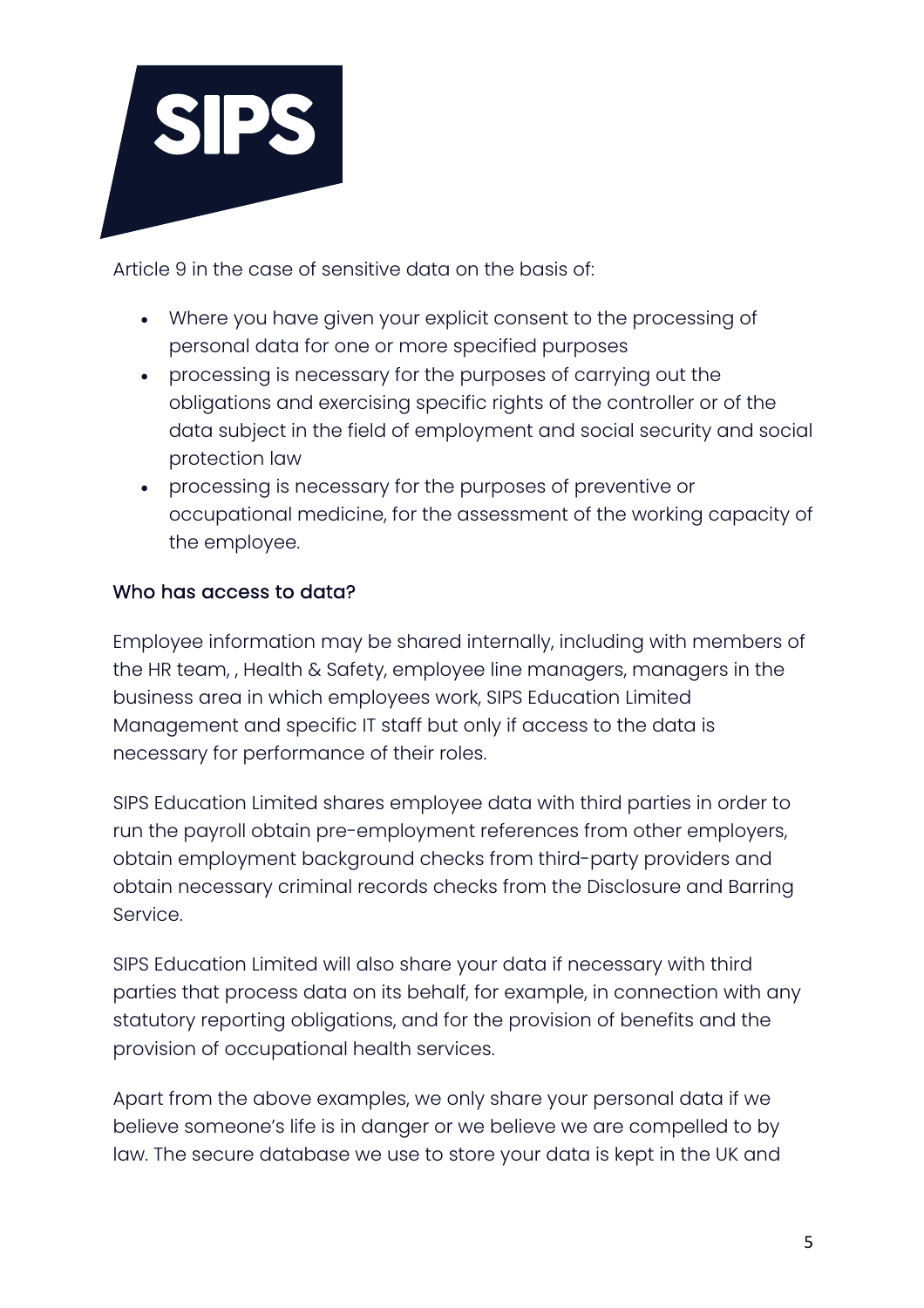

this data is not transferred to or stored at a destination outside the European Economic Area.

## How does SIPS Education Limited protect your data?

SIPS Education Limited takes the security of your data seriously. SIPS Education Limited has internal policies and controls in place to try to ensure that your data is not lost, accidentally destroyed, misused or disclosed, and is not accessed except by its employees in the performance of their duties. Policies include Information Security Policy, Data Protection Policy, and email procedures regarding data protection. Where SIPS Education Limited engages third parties to process personal data on its behalf, they do so on the basis of written instructions, are under a duty of confidentiality and are obliged to implement appropriate technical measures to ensure the security of data.

#### For how long does SIPS Education Limited keep data?

SIPS Education Limited will hold employees personal data for the duration of their employment. The period for which detailed employee data is held after the end of employment is six years, and limited employment data is retained indefinitely for historical purposes.

As part of the recruitment process, data will be held for a period of 6 months for unsuccessful candidates.

## What happens if an employee does not provide personal data?

Employees have some obligations under their employment contract to provide SIPS Education Limited with data. In particular, they are required to report absences from work and may be required to provide information about disciplinary or other matters under the implied duty of good faith. They may also have to provide SIPS Education Limited with data in order to exercise their statutory rights, such as in relation to statutory leave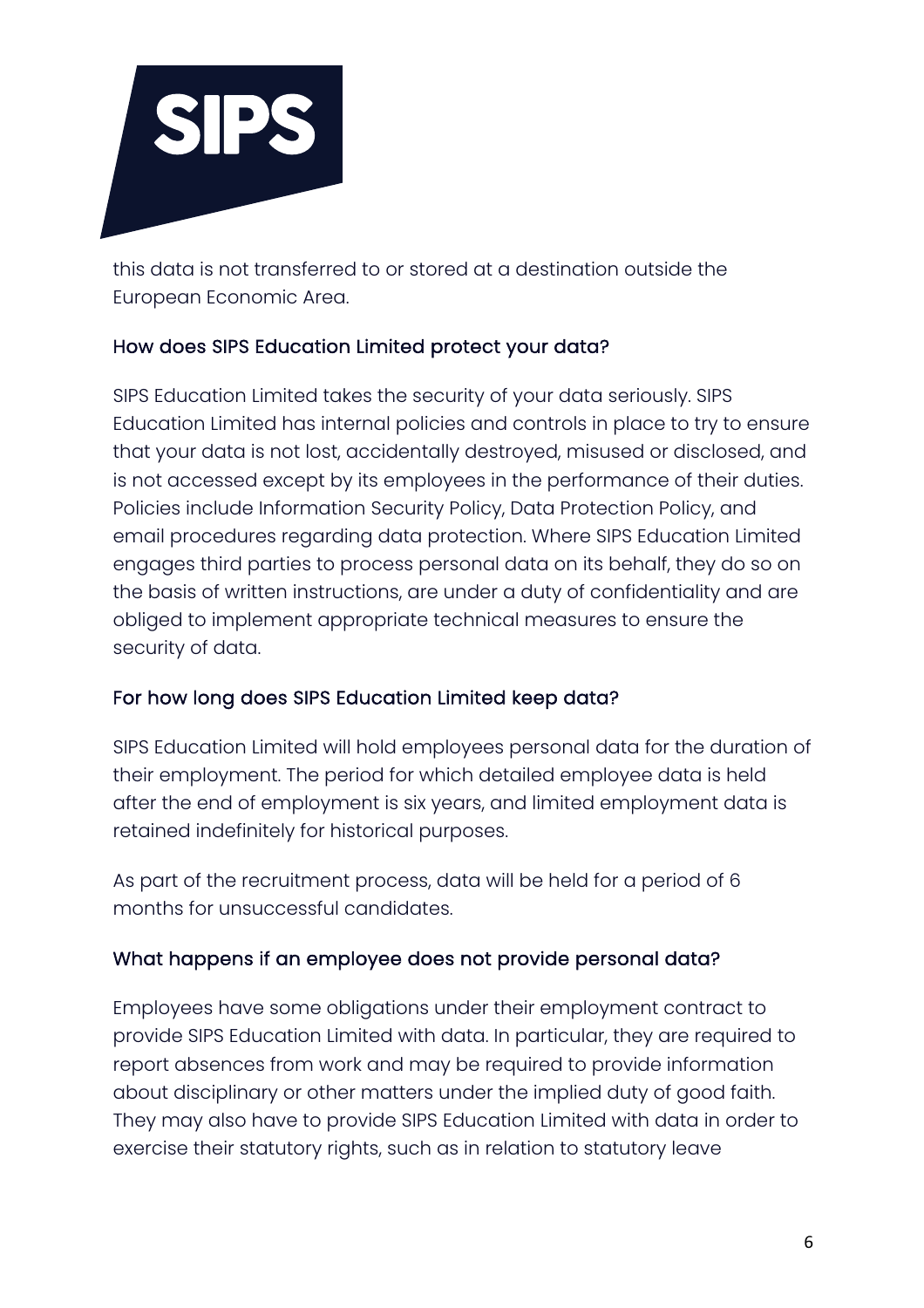

entitlements. Failing to provide the data may mean that employees are unable to exercise their statutory rights.

Certain information, such as contact details, proof of identification, right to work in the UK and payment details, have to be provided to enable SIPS Education Limited to enter a contract of employment with an individual employee. If employees do not provide other information, this will hinder SIPS Education Limited's ability to administer the rights and obligations arising because of the employment relationship.

## Automated decision-making

Employment decisions are not based solely on automated decisionmaking.

### Employee rights

As a data subject, individual employees have a number of rights. They can: Access and obtain a copy of their data on request;

- Require SIPS Education Limited to change incorrect or incomplete data;
- Require SIPS Education Limited to delete or stop processing their data, for example where the data is no longer necessary for the purposes of processing; and
- Object to the processing of their data where SIPS Education Limited is relying on its legitimate interests as the legal ground for processing;
- Request SIPS Education Limited provide a portable copy of the personal data they have provided about themselves for the performance of contract.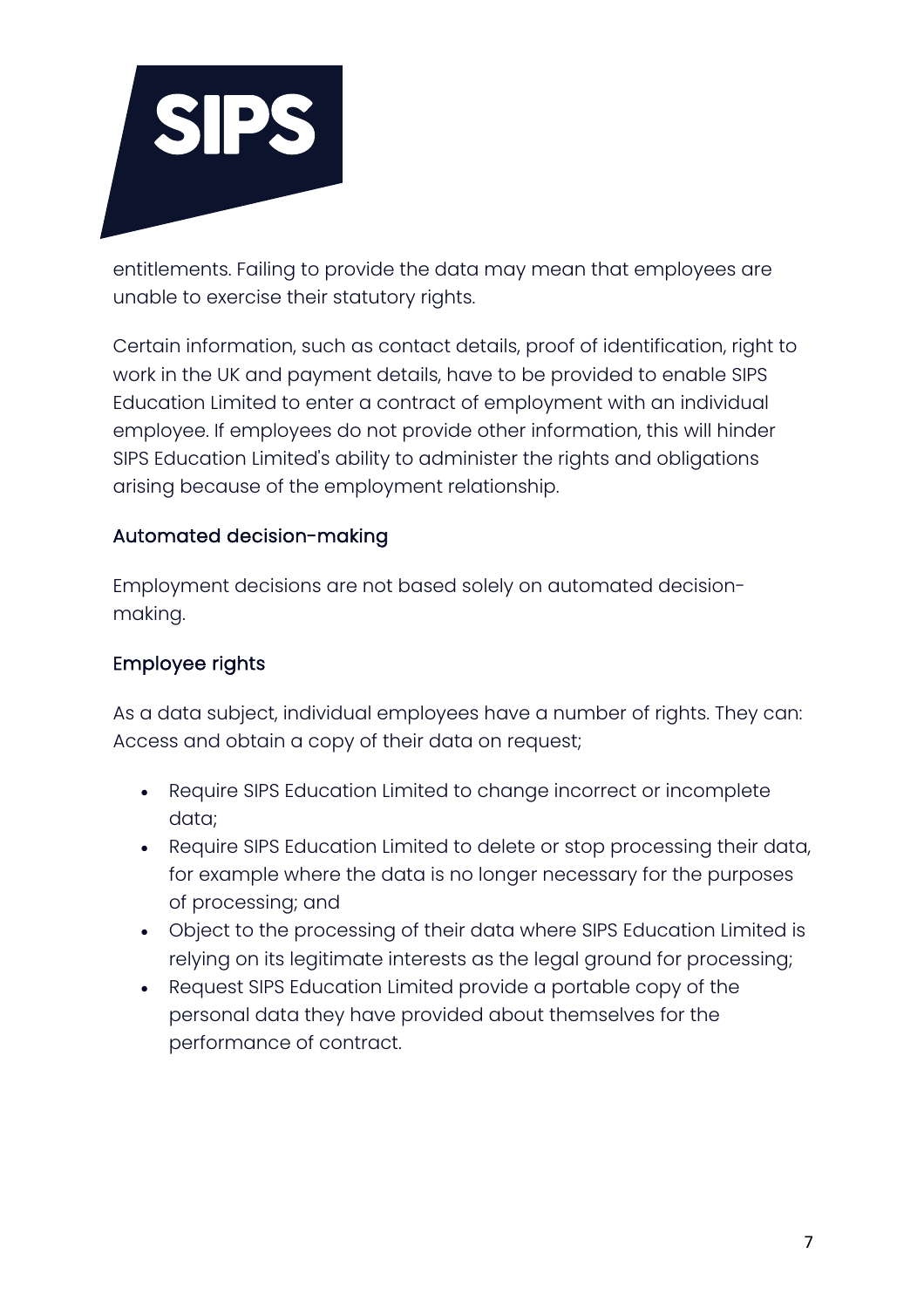

If you would like to exercise any of these rights, please contact SIPS Education Limited Data Protection Officer using the following contact details:

By email: laura.hadley@sipseducation.co.uk By telephone: 0121 296 3000 By post: Data Protection Officer c/o SIPS Education Limited 2nd Floor Guardian House Cronehills Linkway West Bromwich West Midlands B70 8GS

If you have a concern about the way we are collecting and using your data we would ask you to contact our Data Protection Officer in the first instance. However, you do also have the right to complain directly to the Information Commissioner at: Information Commissioner's Office Wycliffe House Water Lane Wilmslow Cheshire SK9 5AF Information about the Information Commissioner is available at: https://ico.org.uk/

## Changes to this privacy notice

This privacy notice may be updated from time to time so you may wish to check it each time you submit personal information to SIPS Education Limited. We encourage you to check this privacy notice from time to time to ensure you understand how your data will be used and to see any minor updates. If material changes are made to the privacy notice, for example,